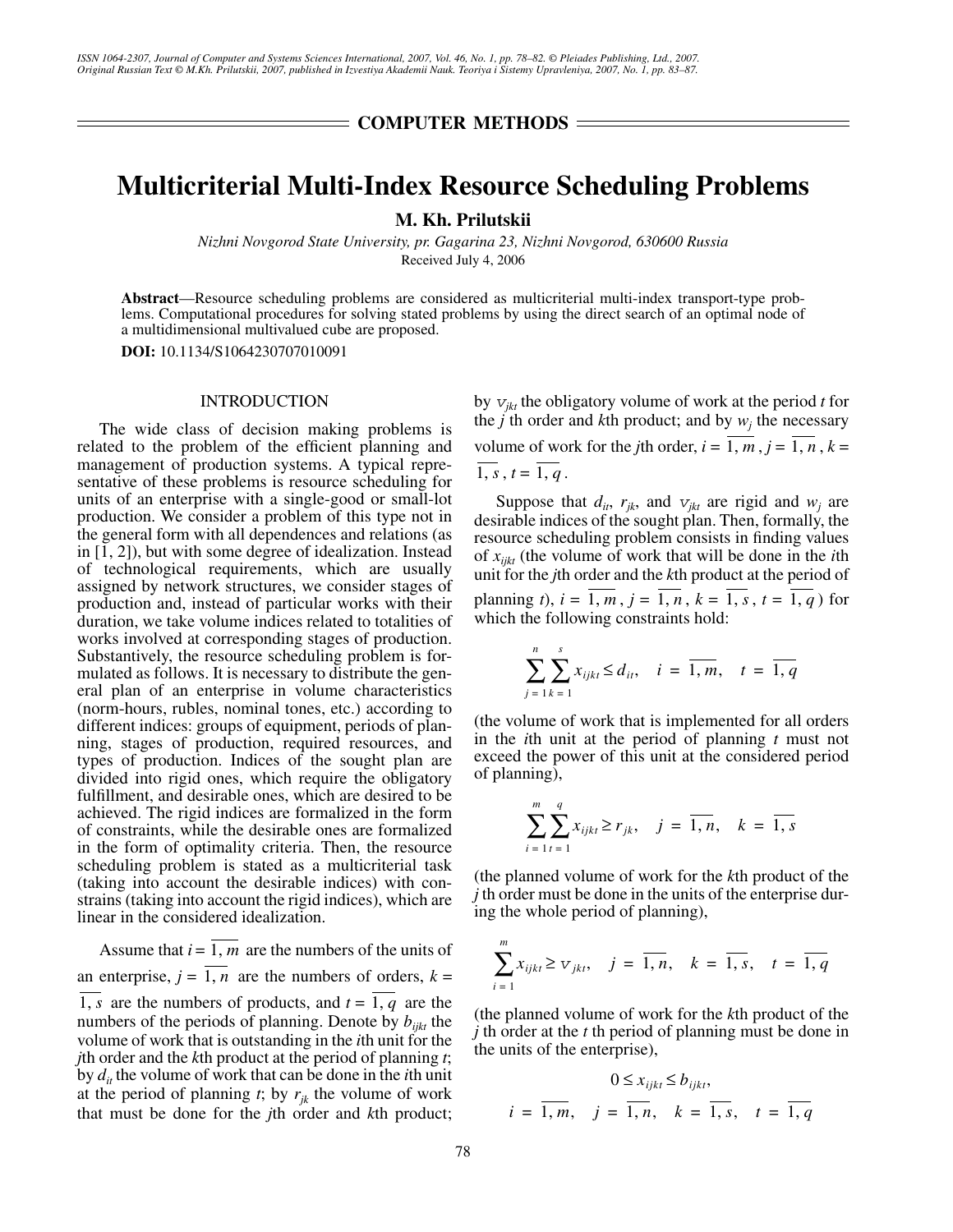(natural constraints on the variables that formalize the requirements of the exclusion of unplanned production), taking into account the minimized criteria

$$
f_j\left(\sum_{i=1}^m \sum_{k=1}^s \sum_{t=1}^q x_{ijk}, w_j\right), \quad j = \overline{1, n},
$$

given by functions that are nonnegative on each side of zero and take zero values at zero. These functions define the estimates of deviations of the sought indices from the desirable indices of the plan. For these functions, piecewise linear functions can be taken, while the convolution can be performed as a linear combination of these functions. Here, it is necessary for the formal statement of the problem that a user specifies the angles of inclination of the linear parts of the functions and convolution coefficients. However, as the experience of introducing has shown ([3, 4]), a user can only specify the boundaries of deviations, in which these deviations are "excellent", "very good", "good", "satisfactory", etc.

Then, the functions of deviations  $f_j(x)$  ( $j = 1, n$ ) must be piecewise constant dividing the set of deviations for each criterion into domains of the "quality" of deviations. Such properties are possessed by functions with the range of values given by the set of positive nonnegative numbers from 0 to  $p-1$  (0 means excellent, 1 means very good, etc.). Under various schemes of choosing rigid and desirable indices of the sought plan, resource scheduling problems are stated in different ways.

The problems in question possess the following specific features:

parameters of the mathematical model are multiindex and the number of indices can vary according to the considered problem;

the constraints of the mathematical model represent a system of linear algebraic transport-type inequalities, each obtained by summation over certain indices;

criteria of optimization problems are given in the form of step-functions, whose arguments are the sums of values of varied parameters over certain indices.

#### 1. GENERAL MATHEMATICAL MODEL

In the most general case, the resource scheduling problem can be stated as follows. Boolean matrixes *A* and *B* of the dimensions  $m \times k$  and  $n \times k$ , respectively, a real nonnegative vector  $\vec{c}$  of the dimension  $m$ , and a vector function  $F(\vec{y})$  defined on the set of *n*-dimensional vectors from  $R^n$  with values from  $\{0, 1, ..., p - 1\}$  are given. The introduced function  $\hat{F}(\vec{y})$  maps the space  $R^n$ onto the set of nodes of an *n*-dimensional *p*-ary cube. It is required to find a vector  $\vec{x}$  that satisfies the constraints  $A\vec{x} \leq \vec{c}$  taking into account the minimized criteria  $F(B\vec{x})$ . The obtained problem is an *n*-criterion

problem with linear constraints and partial optimality criteria whose structure is independent of the type of the

function  $F(\vec{y})$ . The system of the constraints  $A\vec{x} \leq \vec{c}$  is equivalent to the totality of linear algebraic transporttype equalities

$$
\sum_{j \in A(i)} x_j \leq c_i, \quad i = \overline{1, m},
$$

here, *A*(*i*) is the set of indices corresponding to the *i*th row of the Boolean matrix  $A(i = 1, m)$  and the vector  $B\vec{x}$  has the coordinates

$$
\sum_{j \in B(i)} x_j, \quad i = \overline{1, n},
$$

where  $B(i)$  is the set of indices corresponding to the *i*th row of the Boolean matrix  $B(i = 1, n)$ . Relative to the vector function  $F(\bar{y})$ , the following assumptions can be made.

For each node of the *n*-dimensional *p*-ary cube  $\zeta$ , the set of vectors  $\vec{y}$  that satisfy the inequality  $F(\vec{y}) \leq \vec{z}$ is a parallelepiped in the space  $R^k$  whose edges are parallel to the base vectors *Rk* .

If  $\zeta = (p-1, p-1, ..., p-1)$ , then the set of vectors that are defined by the constraints  $F(\vec{y}) \leq \vec{z}$  coincides with *Rk* .

We express the function  $F(\vec{y})$  as follows. For each component *i*, we consider the totality of the segments  $S_i^{t_i}$ ,  $S_i^{t_i} \subseteq S_i^{t_i+1}$ ,  $t_i = \overline{0, p-2}$ ,  $p \ge 1$ ,  $i = \overline{1, n}$  embedded into one another. Then,  $F_i \begin{bmatrix} \sum x_j \end{bmatrix} = t_i$ , if  $\sum x_j \in S_i^{t_i}$ ,  $\dot{F}(\bar{\hat{y}})$  $\left(\sum_{j \in B(i)} x_j\right)$ *x j*  $\sum_{j \in B(i)} x_j \in S_i^{t_i}$ 

but  $\sum x_j \notin S_i^{(i)}$ . After the transformations performed,  $\sum_{j \in B(i)} x_j \notin S_i^{t_i-1}$ 

the resource scheduling problem is formulated as follows: it is required to find a vector  $\vec{x}$  that satisfies the constraints

 $\leq c_i$ , *i* = 1, *m* with account of the minimized cri- $\text{teria } F_i \Big| \sum x_j \Big| = t_i, t_i \in \{0, 1, ..., p-1\}, i = 1, n.$ *x j*  $\sum_{j \in A(i)} x_j \leq c_i, i = \overline{1, m}$ *x j*  $\left(\sum_{j \in B(i)} x_j\right) = t_i, t_i \in \{0, 1, ..., p-1\}, i = \overline{1, n}$ 

## 2. ALGORITHM OF THE SOLUTION

Reduce the stated multicriterial problem to the onecriterion problem by assigning onto the set of nodes of an *n*-dimensional *p*-ary cube of the linear order  $\pi$ , for which the following condition must hold: if for the nodes of the cube  $\mu$  and  $\dot{\nu}$  defined by vectors of the space  $R^n$  the conditions  $\vec{\mu} \geq \vec{v}$  are true (component by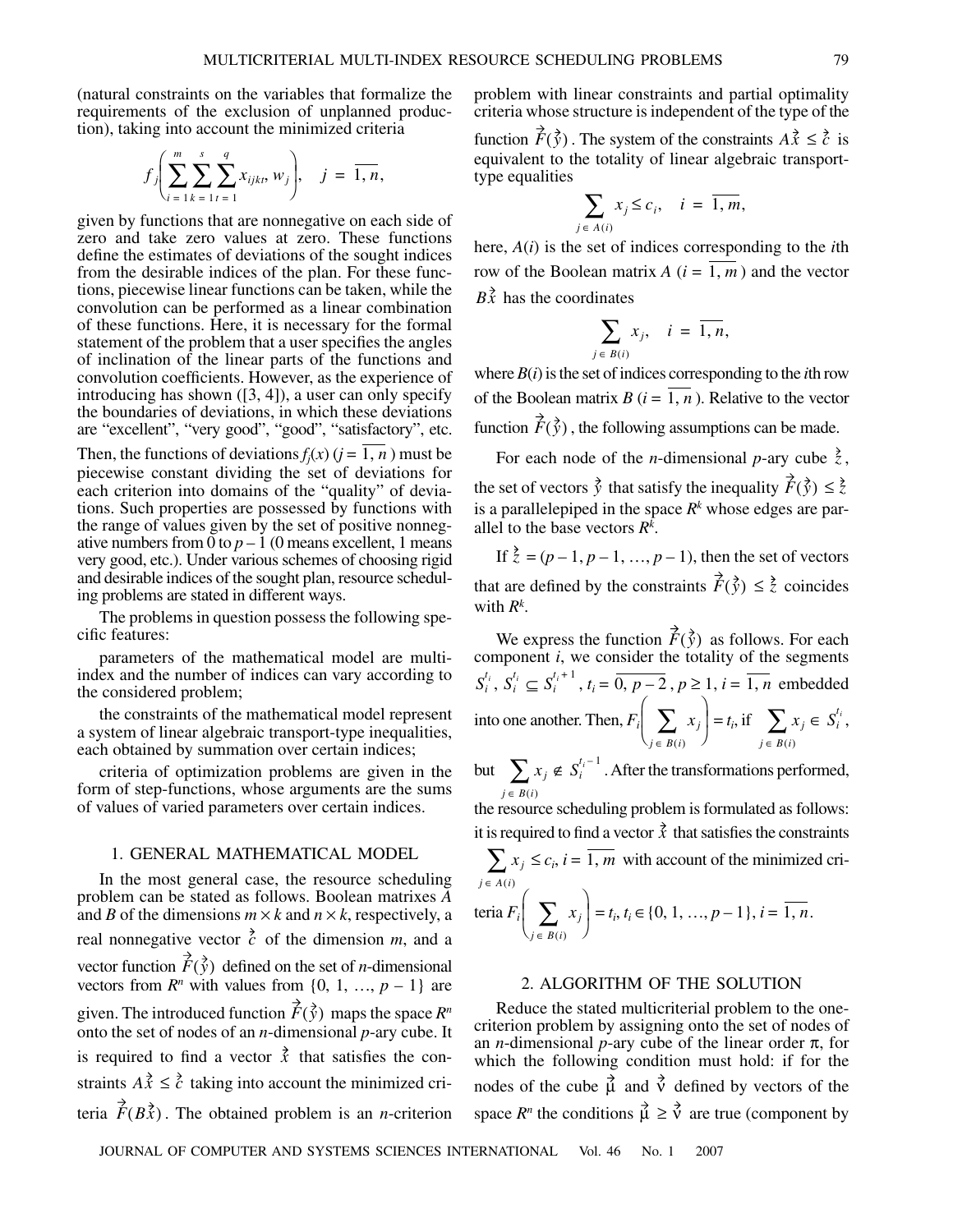component), then  $\vec{\mu} \pi \vec{v}$ . This can be done, since the set of values of criteria (values of the vector function  $F(\vec{y})$ ) is a finite set. Then, the resource scheduling problem consists in finding a *k*-dimensional vector  $\hat{\vec{x}}^0$ involving the constraint  $\sum x_j^0 \leq c_i, i = 1, m$ , for which at any  $\vec{x}$  with the components  $\sum x_j \leq c_i, i = 1, m$  the  $x_j^0$  $\sum_{j \in A(i)} x_j^0 \le c_i, i = \overline{1, m}$  $\vec{x}$  with the components  $\sum x_j$  $\sum_{j \in A(i)} x_j \leq c_i, i = \overline{1, m}$ 

relation  $\vec{F}(B\vec{x}^0)$   $\vec{\pi}$   $\vec{F}(B\vec{x})$  holds.

We assign to each node of the cube  $\vec{z} = (z_1, z_2, \ldots, z_n)$  $z_n$ ) the system  $S(\xi)$  of linear algebraic inequalities, which always includes the totality of the constraints  $\sum x_j \leq c_i$ , *i* =  $\overline{1, m}$  and, depending on the node of the  $j \in A(i)$ 

cube, the set of two-sided constraints  $\sum x_j \in S_i^{i}$ ,  $i =$  $\sum_{j \in B(i)} x_j \in S_i^{z_i}$ 

 $1, n$ . On the set of the nodes of the cube, we assign the two-valued function  $f(\bar{z})$ , which takes the value 1 if the system  $S(\xi)$  is compatible and 0, otherwise. The function  $f(\xi)$  possesses the following property. If for the nodes of the cube  $\hat{\mu}$  and  $\hat{\nu}$ , the inequality  $\hat{\mu} \ge \hat{\nu}$  holds (componentwise), then  $f(\vec{\mu}) \geq f(\vec{v})$ , i.e., the function  $f(\xi)$  is monotone.

Hence, to solve the resource scheduling problem, it is necessary to solve two problems: (1) finding an optimal node of a multidimensional multivalued cube, and (2) testing the consistency of systems of two-sided linear algebraic transport-type inequalities.

#### 3. PROBLEM OF FINDING AN OPTIMAL NODE OF MULTIDIMENSIONAL MULTIVALUED CUBE (PROBLEM 1)

To solve the problem, the following computational procedure can be proposed. At the first step, the node  $\zeta^* = (p-1, p-1, ..., p-1)$  of the cube and  $f(\zeta^*)$  is computed. This is equivalent to testing the consistency the system  $S(\bar{z}^*)$ :  $\sum x_j \leq c_i, i = 1, m$ . If the system is inconsistent, then the initial problem has no solution. Otherwise, a node  $\zeta^1$  of the cube is chosen and  $f(\zeta^1)$  is computed. This is equivalent to estimating the consistency of the system  $S(\lambda^1)$ . Depending on the value of  $f(\xi^{\geq 1})$ , the next node is taken, etc. The computational process must be finite. Among all nodes of the cube, an optimal one  $\dot{z}^0$ , for which  $f(\dot{z}^0) = 1$ , and  $\dot{z}^0 \pi \dot{z}$  $\zeta^*$  ):  $\sum x_j$  $\sum_{j \in A(i)} x_j \leq c_i, i = \overline{1, m}$  $\bar{z}^1$  of the cube is chosen and  $f(\bar{z}^1)$ 

at all  $\zeta$ , for which  $f(\zeta) = 1$ , is chosen. The solution of the initial resource scheduling problem is any admissible schedule of the consistent system  $S(\vec{z})$ . As the order π defined on the set of nodes of the *n*-dimensional *p*-ary cube, we take the lexicographic relation; i.e.,  $\overline{z}^1 \pi \overline{z}^2$  if and only if there exists *i*  $(1 \le i \le n)$  such that, for the coordinates of the vectors  $\dot{z}^1$  and  $\dot{z}^2$ , we have  $z^1_k =$  $z_k^2$ ,  $k = 1, 2, ..., i - 1$  and  $z_i^1 < z_i^2$ . The algorithm for finding an optimal node of the cube in the lexicographic order for a monotone function consists of *n* steps. At the first step, among the nodes of the type  $(z_1, p-1, p-1,$ ...,  $p-1$ ), we find a value  $z_1^0$ ,  $(z_1^0 \in \{0, 1, ..., p-1\})$ that provides  $f(z_1^0, p-1, ..., p-1) = 1$  and  $z_1^0 \le z_1$  for all  $z_1$ , for which  $f(z_1, p - 1, ..., p - 1) = 1$ . At the second step, among the nodes of the type  $(z_1^0, z_2, p-1, p-1)$ ,  $..., p-1$ , we find analogously the second coordinate of the optimal node. At the *n*th step, we obtain the sought optimal node of the cube. The total number of computations of the function  $f(\bar{z})$  has the order  $n \log_2 p$ . *z* 0  $z_1^0, p-1, ..., p-1$  = 1 and  $z_1^0$ 

**Remark 1.** In the case where the dimension of the cube is larger than the number of embedded segments, the described algorithm can be modified using binary search over the coordinates of the cube, rather than over values of coordinates. Then, an estimate for the number of computations of the function  $f(\xi)$  has the order  $p \log_2 n$ .

### 4. TESTING THE CONSISTENCY OF TWO-SIDED LINEAR ALGEBRAIC SYSTEMS (PROBLEM 2)

Generally, to test the consistency of systems of linear algebraic inequalities  $S(\zeta)$ , we can apply classical computational methods of linear algebra [5]. However, since the introduced constraints are of the transport type, it is possible to use special algorithms.

Generally,  $S(\xi)$  can be represented as a system of linear differential transport-type inequalities with twosided constraints

$$
a_i \le \sum_{j \in \mathcal{Q}(i)} x_j \le b_i, \quad i = \overline{1, q},
$$

over the *k*-dimensional Euclidean space  $R^k$ . Here,  $q =$  $m + n$ ;  $a_i = 0$  and  $b_i = c_i$  if  $i = 1, m$ ;  $a_i$  and  $b_i$  are the ends of the *i*th segment when  $i = n + 1$ ,  $q$ ; and  $Q(i)$  is a set of indices for which the summation of the *i*th constraint is carried out  $(i = \overline{1, q})$ . If  $\vec{x}^0$  is an arbitrary *k*-dimensional vector that satisfies all *q* constraints of the system, then the problem is solved. Assume that *s* is the first constraint in order whose conditions are violated.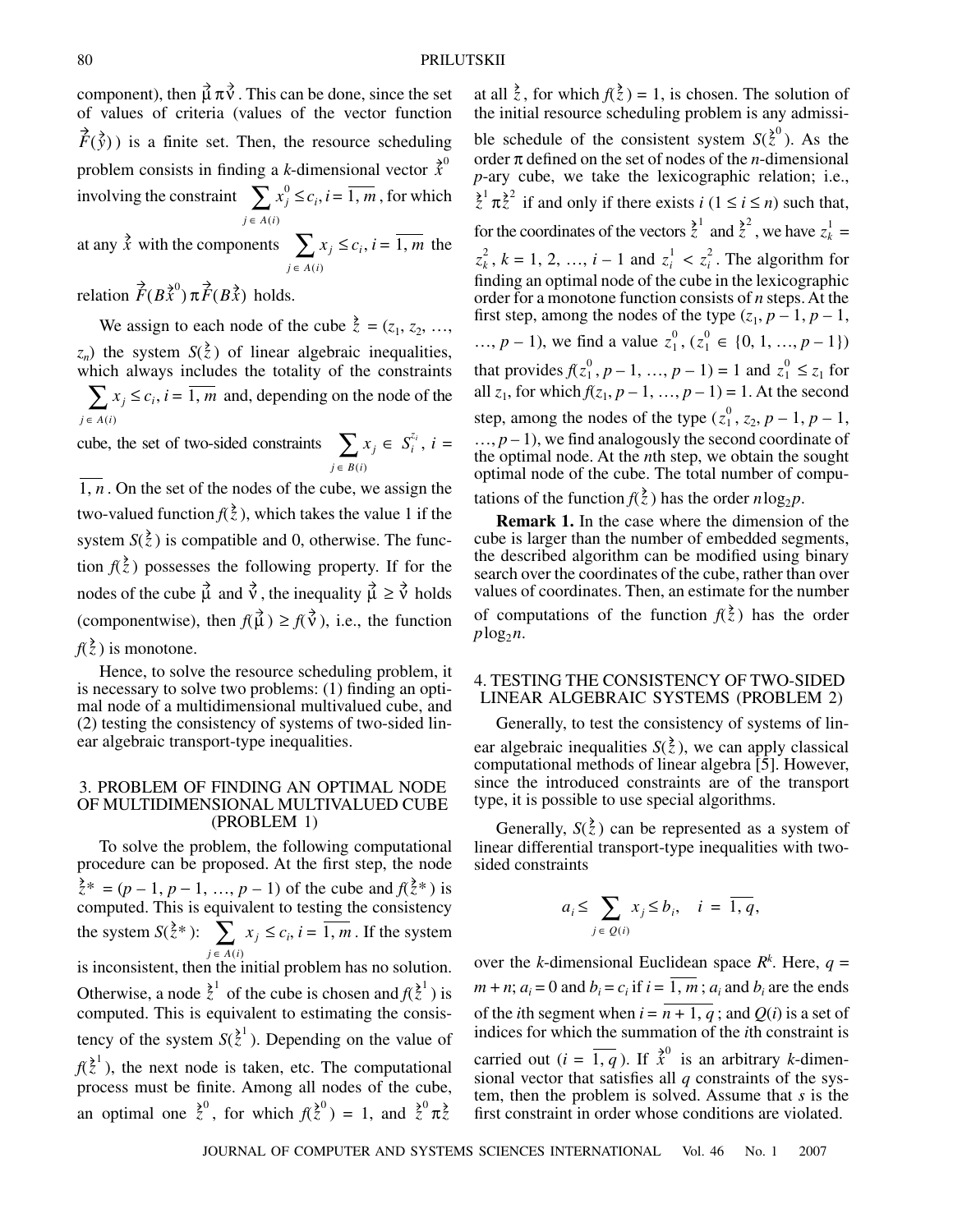Let us construct the vector  $\hat{\vec{x}}^1$  in accordance with the rule

$$
x_j^1 = \begin{cases} x_j^0 + \left( a_s - \sum_{j \in Q(s)} x_j^0 \right) \times |Q(s)|^{-1}, \text{ if } a_s > \sum_{j \in Q(s)} x_j^0, \\ x_j^0 - \left( \sum_{j \in Q(s)} x_j^0 - b_s \right) \times |Q(s)|^{-1}, \text{ if } \sum_{j \in Q(s)} x_j^0 > b_s, \end{cases}, (j = \overline{1, k}),
$$

and go to the  $(s + 1)$ th constraint. This is true for all constraints. If the system is consistent, then the consequence of the vectors  $\vec{x}^v$  found by the described procedure, when  $v \rightarrow \infty$  converges to an admissible solution of the system. The proposed algorithm is the generalization of the Agmon–Motzkin relaxation method of orthogonal projections to the case of twosided systems of algebraic inequalities of the transport type [6, 7].

**Remark 2.** As any iteration procedure, the proposed algorithm depends on two iteration parameters, namely, the accuracy  $\varepsilon$  (admissible violation of the inequalities of the system of constraints of problem 2 and the number of the steps of the algorithm *h*. We implemented the following scheme that makes it possible to solve actual problems in practice. In accordance with the computer performance, the value of *h* is chosen. Then, a knowingly large  $\varepsilon_0$  is chosen and the problem 2is solved. If the solution is not found for *h* steps, then we make a hypothetical conclusion that the system of constraints in the problem is inconsistent. If the solution is found, then a new  $\varepsilon$  (e.g.  $\varepsilon_0/2$ ) is taken. In such a way, using binary search, we compute a minimum value of  $\varepsilon$ ,  $\varepsilon \in$ [0,  $\varepsilon_0$ ] for which the problem can be solved.

### 5. REDUCING PROBLEM 2 TO THE PROBLEM OF FINDING ADMISSIBLE CIRCULATION IN A TRANSPORT NETWORK

In the considered problems of resource scheduling, the varied parameters are multi-index and the constraints are represented by a system of linear algebraic transport-type inequalities, each of which is obtained by the summation over certain indices. Therefore, for convenience of notation, we can use the formalization proposed in [8] in the statement of multi-index transport linear programming problems. Assume that  $N(s)$  =  $\{1, 2, ..., s\}$  and  $j_l$  is a certain parameter (index),  $j_l \in J_l = \{1,$ 2, ..., *n*<sub>l</sub>}, *l* ∈ *N*(*s*) ; *f* = { $k_1, k_2, ..., k_t$ }, *f* ⊆ *N*(*s*). Denote by  $F_f = (j_{k_1}, j_{k_2}, \dots, j_{k_t})$  the set of values of indices,  $F_f \in$  $E_f$ ,  $E_f$  =  $J_{k_1} \times J_{k_2} \times J_{k_t}$ . We assign to each  $F_f$  a real number  $z_{F_f}$ ,  $F_f \in E_f$ . The totality of these numbers for all

possible values of indices  $j_{k_1}, j_{k_2}, \ldots, j_{k_t}$  is represented as  $\{z_{j_{k_1}, j_{k_2},..., j_{k_t}}\} = \{z_{F_f}\}\.$  Let us introduce  $f = N(s)$   $\forall$ . Then,  $F_{N(s)} = F_f F_{\bar{f}}$  designates the set  $(k_1, k_2, ..., k_t, k_{t+1},$  $..., k_s$ ). Assume that

$$
\sum_{F_f \in E_f} z_{F_f F_{\bar f}} = \sum_{j_{k_1} \in J_{k_1} j_{k_2} \in J_{k_2}} \cdots \sum_{j_{k_t} \in J_{k_t}} z_{F_f F_{\bar f}}, \quad F_{\bar f} \in E_{\bar f}.
$$

As a result, the set of admissible solutions of the resource scheduling problem can be described as follows:

$$
D(M)
$$
  
= 
$$
\left\{ \{x_F\} | a_{F_{\bar{j}}} \leq \sum_{F_f \in E_f} x_{F_f F_{\bar{j}}} \leq b_{F_{\bar{j}}}, \quad F_{\bar{j}} \in E_{\bar{j}}, f \in M \right\},\
$$

here, *M* is the given set ( $M \subseteq 2^{N(s)}$  and problem 2 consists in testing whether the set  $D(M)$ ,  $M \subseteq 2^{N(s)}$  is empty. Assume that  $a_{F_{\bar{f}}}$  and  $b_{F_{\bar{f}}}$  are integer numbers,  $F_{\bar{f}} \in E_{\bar{f}}$ ,  $f \in M$ . Then, we can state, that the system of constraints that determines the set  $D(M)$  is reduced to the problem of *L*-search for an admissible circulation in a transport network [9], if some subset of components of the solution of the problem *L* satisfies this system of constraints and, conversely, the system of constraints is inconsistent if the problem *L* does not have an admissible solution. Since the system of constraints that determined *D*(*M*) depends on the set *M* ( $M \subseteq 2^{N(s)}$ , we find sets *M* such that the system of constraints is reduced to the problem *L*. It turns out [10] that, for this reduction, it is sufficient that a the partition  $M_1 = \{f_1^{(1)}, f_2^{(1)}, ..., f_{m_1}^{(1)}\}$ and  $M_2 = \{f_1^{(2)}, f_2^{(2)}, ..., f_{m_2}^{(1)}\}$  of the set *M* exists such that  $f_i^{(1)} \subseteq f_{i+1}^{(1)}$ ,  $i = \overline{1, m_1 - 1}$  and  $f_i^{(2)} \subseteq f_{i+1}^{(2)}$ ,  $i =$  $1, m_2 - 1$ .

Hence, if for the set  $M$  this partition exists, then we can construct a transport network (with two-sided capacities of edges), in which an admissible circulation can be found by constructing the transport network cor